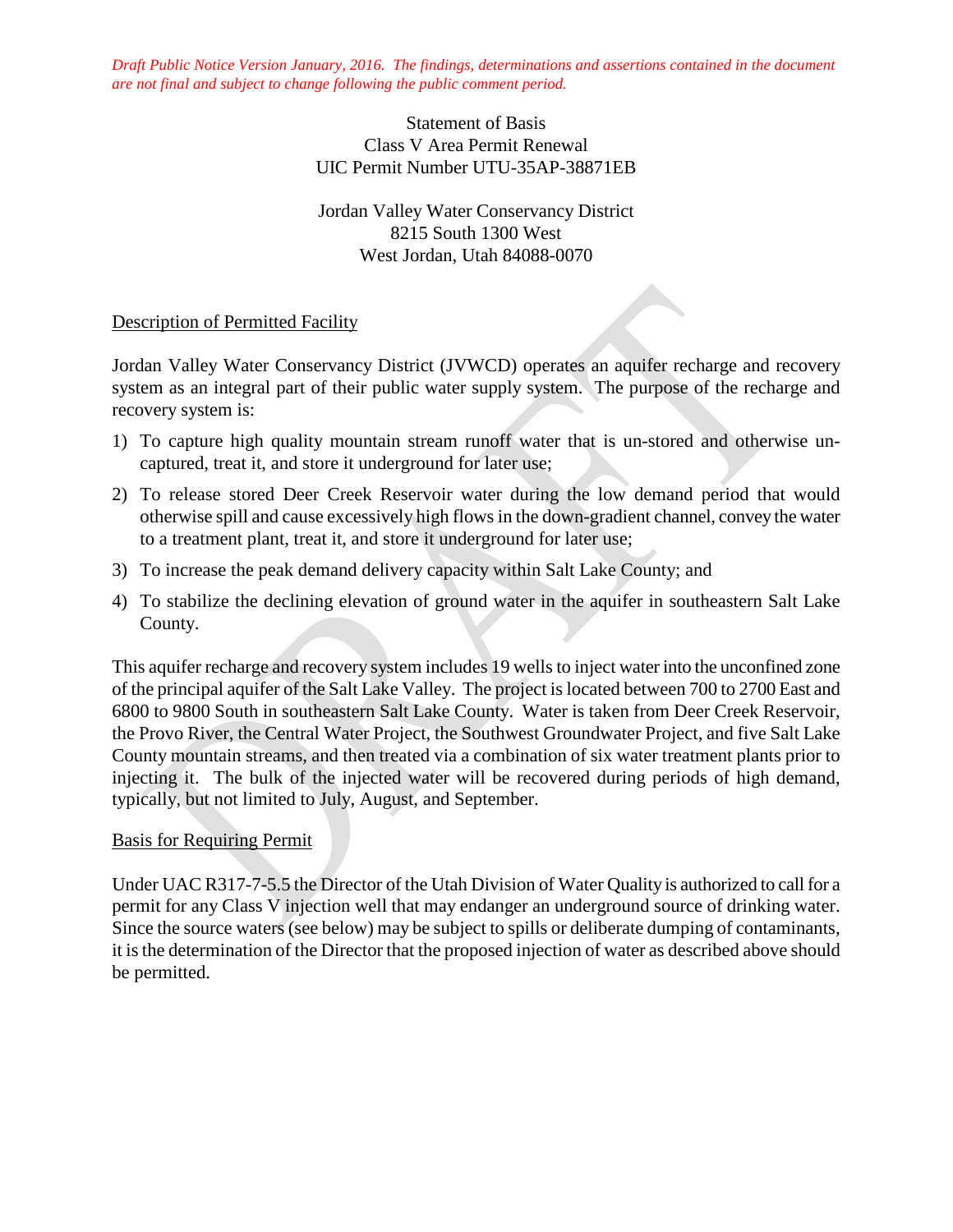## Injection Fluid Limitations

a. Fluid injected through all wells is expressly limited to water from:

Deer Creek Reservoir, Provo River, Bell Canyon Creek, Middle Fork Dry Creek, South Fork Dry Creek, Big Willow Creek, Rocky Mouth Creek, Central Water Project, and Southwest Groundwater Project.

- b. Prior to injection the water shall be fully treated by the Jordan Valley Water Treatment Plant, the Southeast Regional Water Treatment Plant, the Southwest Water Treatment Plant, the Little Cottonwood Water Treatment Plant, the Don A. Christiansen Water Treatment Plant or the Point of the Mountain Water Treatment Plant.
- c. Injected water shall meet all Federal and State Maximum Contaminant Levels for Drinking Water (MCLs), and State Ground Water Quality Standards. The maximum total dissolved solids (TDS) of injected water shall not exceed 500 milligrams per liter (mg/l).
- d. The permittee shall not inject any hazardous waste as defined by UAC R315-2-3 or 40 CFR 261 at any time during operation of the facility.
- e. All additives introduced into the injection stream must meet all Utah Rules for Public Drinking Water Systems found in UAC R309-525-11.5.
- f. The permittee shall notify the Director in writing within 10 days of any changes in the injection fluid or process additives that may alter the quality or chemical composition of the injection fluid.
- g. Upon notification of a spill or dumping incident which may adversely affect the quality of the injectate or any finding by the permittee or the Director that the injection fluid has exceeded Federal or State MCLs, State Ground Water Quality Standards, TDS of 500 mg/l, or may otherwise adversely affect the health of persons, the permittee shall stop injection immediately at all affected or potentially affected wells. Injection shall not recommence until approval has been received by the Director.

# Injection Pressure and Volume Limitations

Injection pressure shall be limited to prevent flowing artesian conditions in the extraction or monitoring wells. The injection volume is limited by the Ground Water Recharge Permit issued by the Utah Division of Water Rights. No additional restrictions on the injection volume are imposed by the Utah UIC Program.

### Monitoring, Testing and Reporting

- a. Injectate Characterization A representative sample of the water being injected will be analyzed for a complete suite of parameters for each quarter during which injection occurs. The suite of parameters and schedule are specified in Attachment G of the Permit.
- b. Operating Parameters Injection volume, pressure, and flow rate will be monitored and recorded on continuous recording devices. Hydrostatic head will be measured and recorded for each